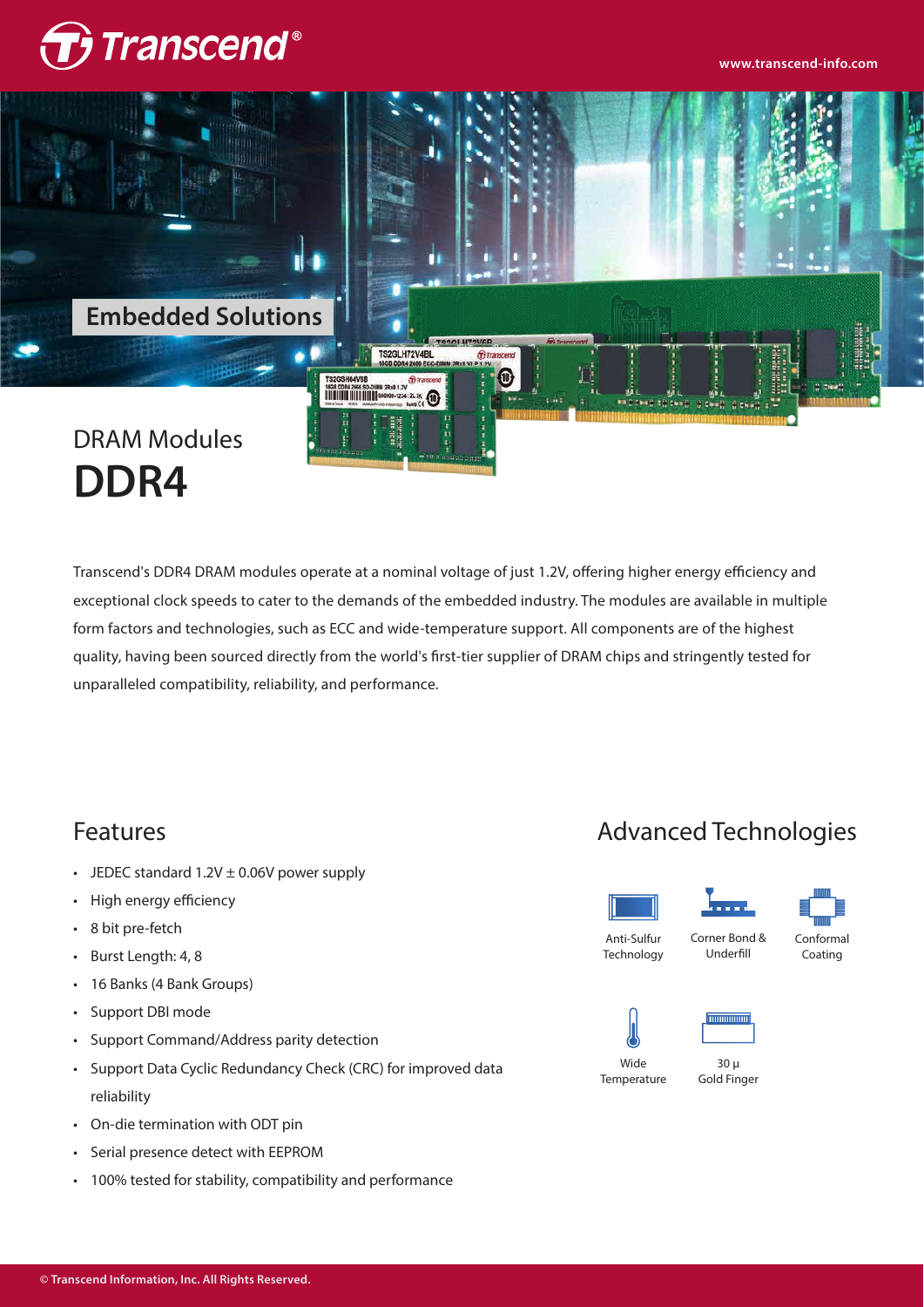

# **DDR4 Unbuffered DIMMs**

|                              | DDR <sub>4</sub>                                                       |                                              |  |  |
|------------------------------|------------------------------------------------------------------------|----------------------------------------------|--|--|
| Module Type                  | Long-DIMM                                                              | SO-DIMM                                      |  |  |
| Product Image                | 820LH64V6B<br>$\frac{1}{n}$<br><b>TO IVANCAULT</b><br>THE THE STATE OF | <b>TROSHOWER DELLA DELLE COMPANY COMPANY</b> |  |  |
| Standard                     | <b>JEDEC</b>                                                           |                                              |  |  |
| Frequency                    | 3200/2666/2400/2133 MHz                                                |                                              |  |  |
| Capacity                     | 2GB~32GB                                                               |                                              |  |  |
| Voltage                      | 1.2V                                                                   |                                              |  |  |
| Pin Count                    | Long-DIMM: 288 pin                                                     | SO-DIMM: 260 pin                             |  |  |
| PCB Height                   | Standard: 1.23 inches<br>Very Low Profile: 0.74 inches                 | 1.18 inches                                  |  |  |
| <b>Operating Temperature</b> | Standard Temperature: 0°C~85°C<br>Wide Temperature: -40°C~85°C         |                                              |  |  |

## Ordering Information

### **DDR4-3200 Long-DIMM**

| Capacity | Component<br>Composition Rank x Org. |      | <b>Standard</b><br>(1.2V) | Wide Temp.<br>$(-40^{\circ}$ C~ 85°C) | <b>Very Low Profile</b><br>(VLP) |
|----------|--------------------------------------|------|---------------------------|---------------------------------------|----------------------------------|
| 8GB      | (1Gx8)x8                             | Rx8  | TS1GLH64V2B2              |                                       | $\overline{\phantom{a}}$         |
| 16GB     | Gx8                                  | 2Rx8 | TS2GI H64V2B2             | -                                     | $\overline{\phantom{0}}$         |

#### **DDR4-3200 SO-DIMM**

| Capacity | Component<br>Composition Rank x Org. |      | <b>Standard</b><br>(1.2V) | Wide Temp.<br>$(-40^{\circ}$ C~ 85°C) | <b>Very Low Profile</b><br>(VLP) |
|----------|--------------------------------------|------|---------------------------|---------------------------------------|----------------------------------|
| 8GB      | (1Gx8)x8                             | Rx8  | TS1GSH64V2B2              | -                                     | -                                |
| 16GB     | l Gx8                                | 2Rx8 | TS2GSH64V2B2              | <b>1</b>                              | $\overline{\phantom{0}}$         |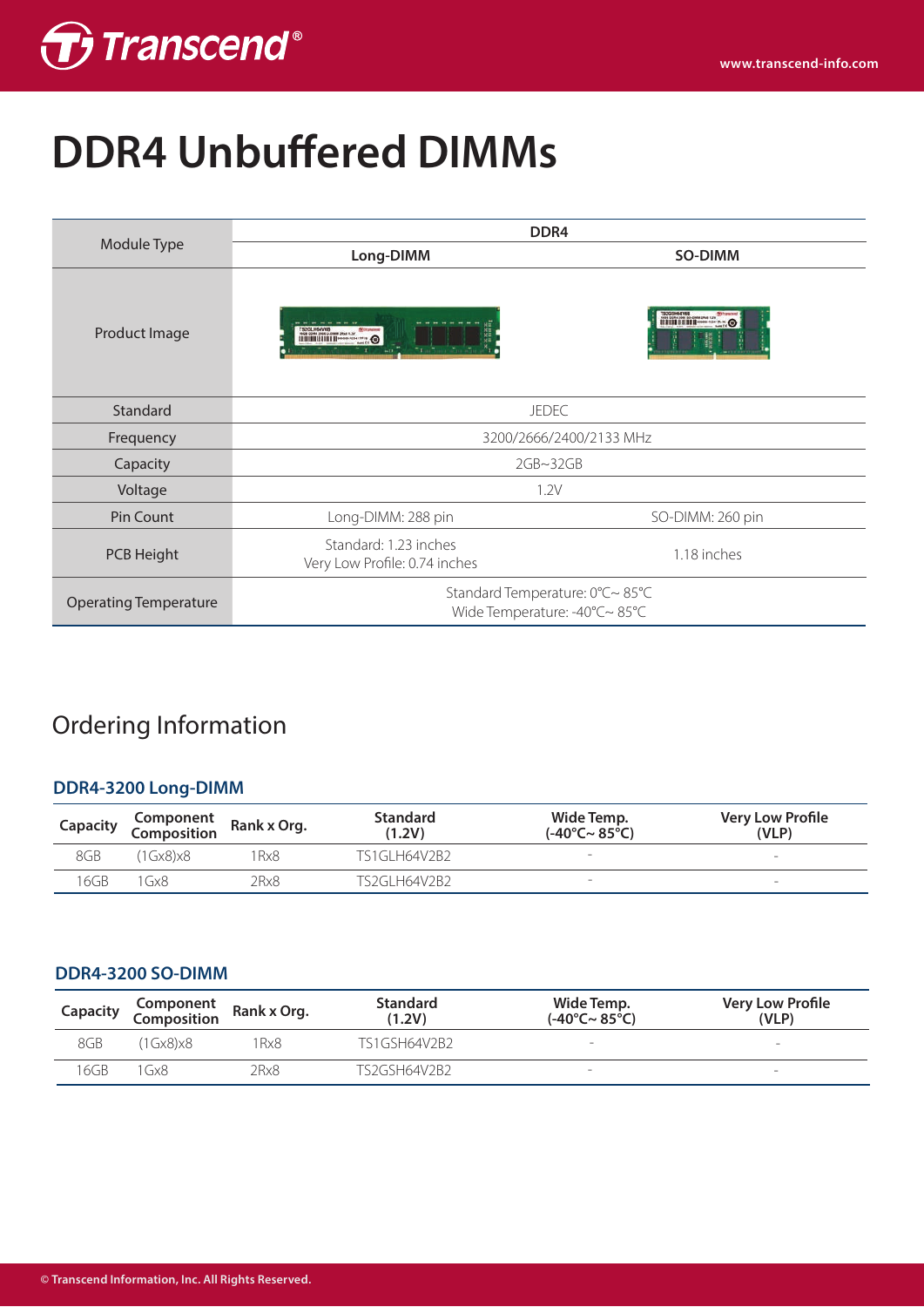

### **DDR4-2666 Long-DIMM**

| Capacity | Component<br>Composition | Rank x Org. | <b>Standard</b><br>(1.2V) | Wide Temp.<br>(-40°C~ 85°C) | <b>Very Low Profile</b><br>(VLP) |
|----------|--------------------------|-------------|---------------------------|-----------------------------|----------------------------------|
| 2GB      | (256Mx16)x4              | 1Rx16       | TS256MLH64V6X             | TS256MLH64V6X-I             | TS256MLH64V6XL                   |
| 4GB      | (512Mx16)x4              | 1Rx16       | TS512MLH64V6D             | TS512MLH64V6D-I             | TS512MLH64V6DL                   |
| 4GB      | (512Mx8)x8               | 1Rx8        | TS512MLH64V6H             | TS512MLH64V6H-I             | TS512MLH64V6HL                   |
| 8GB      | (512Mx8)x16              | 2Rx8        | TS1GLH64V6H               | TS1GLH64V6H-I               | TS1GLH64V6HL                     |
| 8GB      | (1Gx8)x8                 | 1Rx8        | TS1GLH64V6B               | TS1GLH64V6B-I               | TS1GLH64V6BL                     |
| 8GB      | (1Gx8)x8                 | 1 Rx8       | <b>TS1GLH64V6B2</b>       | $\overline{\phantom{m}}$    | $\overline{\phantom{0}}$         |
| 16GB     | (1Gx8)x16                | 2Rx8        | TS2GLH64V6B               | TS2GLH64V6B-I               | TS2GLH64V6BL                     |
| 16GB     | (1Gx8)x16                | 2Rx8        | TS2GLH64V6B2              |                             | $\overline{\phantom{0}}$         |
| 32GB     | (2Gx8)x16                | 2Rx8        | TS4GLH64V6E               | TS4GLH64V6E-I               | TS4GLH64V6EL                     |
| 32GB     | (2Gx8)x16                | 2Rx8        | TS4GLH64V6F2              |                             | $\overline{\phantom{0}}$         |

### **DDR4-2666 SO-DIMM**

| Capacity | Component<br>Composition | Rank x Org. | <b>Standard</b><br>(1.2V) | Wide Temp.<br>(-40°C~ 85°C) |  |
|----------|--------------------------|-------------|---------------------------|-----------------------------|--|
| 2GB      | (256Mx16)x4              | 1Rx16       | TS256MSH64V6X             | TS256MSH64V6X-I             |  |
| 4GB      | (512Mx16)x4              | 1Rx16       | TS512MSH64V6D             | TS512MSH64V6D-I             |  |
| 4GB      | (512Mx8)x8               | 1Rx8        | TS512MSH64V6H             | TS512MSH64V6H-I             |  |
| 8GB      | (512Mx8)x16              | 2Rx8        | TS1GSH64V6H               | TS1GSH64V6H-I               |  |
| 8GB      | (1Gx8)x8                 | 1Rx8        | TS1GSH64V6B               | <b>TS1GSH64V6B-I</b>        |  |
| 8GB      | (1Gx8)x8                 | 1Rx8        | TS1GSH64V6B2              | $\overline{\phantom{0}}$    |  |
| 16GB     | (1Gx8)x16                | 2Rx8        | TS2GSH64V6B               | TS2GSH64V6B-I               |  |
| 16GB     | (1Gx8)x16                | 2Rx8        | TS2GSH64V6B2              | -                           |  |
| 32GB     | (2Gx8)x16                | 2Rx8        | TS4GSH64V6E               | TS4GSH64V6E-I               |  |
| 32GB     | (2Gx8)x16                | 2Rx8        | TS4GSH64V6F2              | $\qquad \qquad -$           |  |
|          |                          |             |                           |                             |  |

#### **DDR4-2400 Long-DIMM**

| Capacity | Component<br>Composition | Rank x Org. | <b>Standard</b><br>(1.2V) | Wide Temp.<br>(-40°C~ 85°C) | <b>Very Low Profile</b><br>(VLP) |
|----------|--------------------------|-------------|---------------------------|-----------------------------|----------------------------------|
| 2GB      | (256Mx16)x4              | 1 Rx 16     | TS256MLH64V4X             | TS256MLH64V4X-I             | TS256MLH64V4XL                   |
| 4GB      | (512Mx16)x4              | 1 Rx 1 6    | TS512MLH64V4D             | TS512MLH64V4D-I             | TS512MLH64V4DL                   |
| 4GB      | (512Mx8)x8               | 1 Rx8       | TS512MLH64V4H             | TS512MLH64V4H-I             | TS512MLH64V4HL                   |
| 8GB      | (512Mx8)x16              | 2Rx8        | TS1GLH64V4H               | TS1GLH64V4H-L               | TS1GLH64V4HL                     |
| 8GB      | (1Gx8)x8                 | 1 Rx8       | TS1GLH64V4B               | TS1GLH64V4B-I               | TS1GLH64V4BL                     |
| 16GB     | (1Gx8)x16                | 2Rx8        | TS2GLH64V4B               | TS2GLH64V4B-I               | TS2GLH64V4BL                     |
| 32GB     | (2Gx8)x16                | 2Rx8        | TS4GLH64V4E               | TS4GLH64V4E-I               | TS4GLH64V4FL                     |

### **DDR4-2400 SO-DIMM**

| Capacity | Component<br>Composition | Rank x Org. | <b>Standard</b><br>(1.2V) | Wide Temp.<br>(-40°C~ 85°C) |  |
|----------|--------------------------|-------------|---------------------------|-----------------------------|--|
| 2GB      | (256Mx16)x4              | 1 Rx 16     | TS256MSH64V4X             | TS256MSH64V4X-I             |  |
| 4GB      | (512Mx16)x4              | 1 Rx 16     | TS512MSH64V4D             | TS512MSH64V4D-I             |  |
| 4GB      | (512Mx8)x8               | 1Rx8        | TS512MSH64V4H             | TS512MSH64V4H-L             |  |
| 8GB      | (512Mx8)x16              | 2Rx8        | TS1GSH64V4H               | TS1GSH64V4H-I               |  |
| 8GB      | (1Gx8)x8                 | 1Rx8        | TS1GSH64V4B               | TS1GSH64V4B-I               |  |
| 16GB     | (1Gx8)x16                | 2Rx8        | TS2GSH64V4B               | TS2GSH64V4B-I               |  |
| 32GB     | (2Gx8)x16                | 2Rx8        | TS4GSH64V4E               | TS4GSH64V4E-I               |  |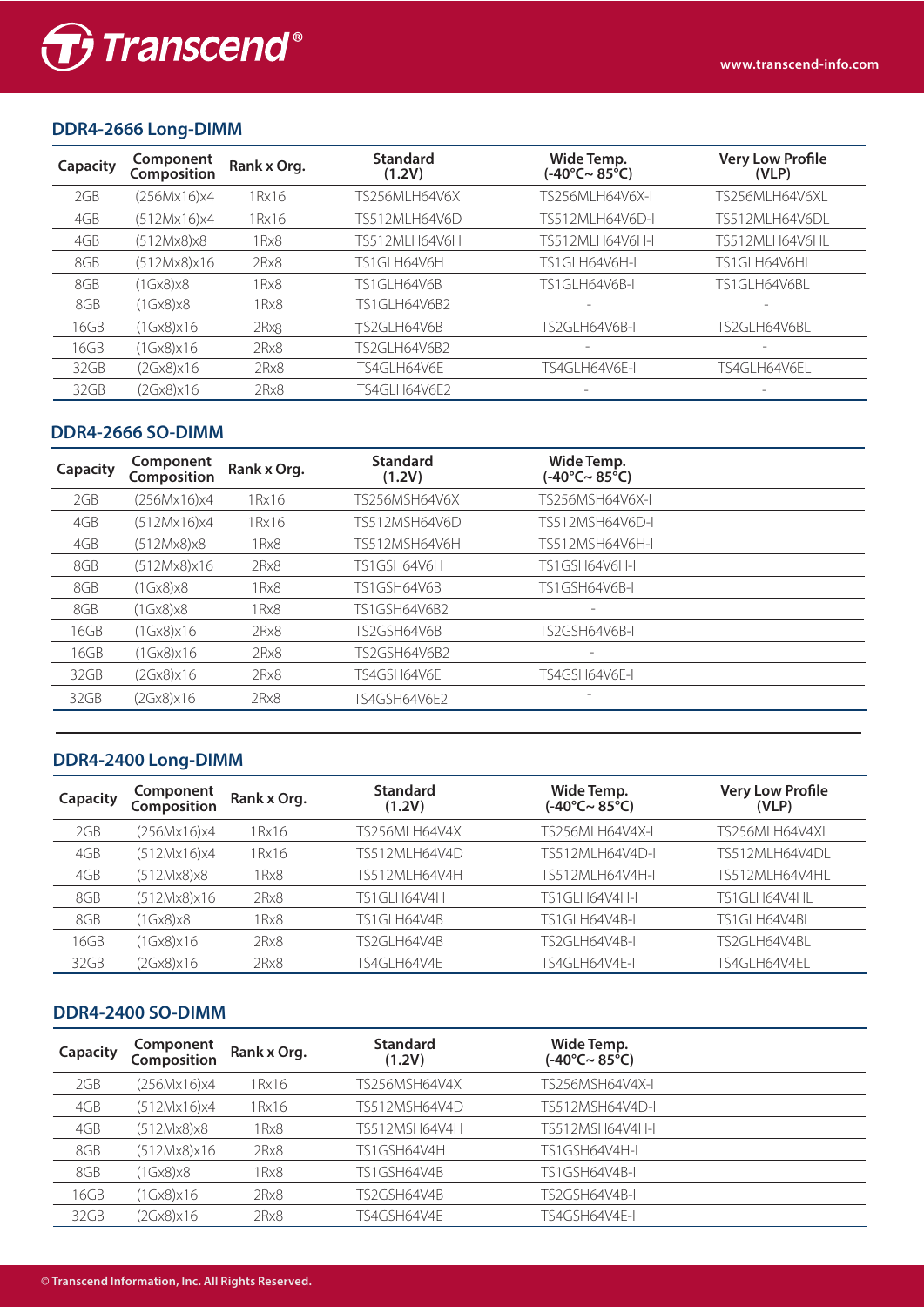

### **DDR4-2133 Long-DIMM**

| Capacity | <b>Component</b><br><b>Composition</b> | Rank x Org. | <b>Standard</b><br>(1.2V) | Wide Temp.<br>(-40°C~ 85°C) | <b>Very Low Profile</b><br>(VLP) |
|----------|----------------------------------------|-------------|---------------------------|-----------------------------|----------------------------------|
| 4GB      | (512Mx16)x4                            | 1 Rx 1 6    | TS512MLH64V1D             | TS512MLH64V1D-I             | TS512MLH64V1DL                   |
| 4GB      | (512Mx8)x8                             | 1 Rx8       | TS512MLH64V1H             | TS512MLH64V1H-I             | TS512MLH64V1HL                   |
| 8GB      | (512Mx8)x16                            | 2Rx8        | TS1GLH64V1H               | TS1GLH64V1H-L               | TS1GLH64V1HL                     |
| 8GB      | (1Gx8)x8                               | 1Rx8        | TS1GLH64V1B               | TS1GLH64V1B-I               | TS1GLH64V1BL                     |
| 16GB     | (1Gx8)x16                              | 2Rx8        | TS2GLH64V1B               | TS2GLH64V1B-I               | TS2GLH64V1BL                     |

#### **DDR4-2133 SO-DIMM**

| Capacity | Component<br>Composition | Rank x Org. | <b>Standard</b><br>(1.2V) | Wide Temp.<br>(-40°C~ 85°C) |  |
|----------|--------------------------|-------------|---------------------------|-----------------------------|--|
| 2GB      | (256Mx16)x4              | 1 Rx 16     | TS256MSH64V1X             | TS256MSH64V1X-I             |  |
| 4GB      | (512Mx16)x4              | 1 Rx 16     | TS512MSH64V1D             | TS512MSH64V1D-I             |  |
| 4GB      | (512Mx8)x8               | 1Rx8        | TS512MSH64V1H             | TS512MSH64V1H-L             |  |
| 8GB      | (512Mx8)x16              | 2Rx8        | TS1GSH64V1H               | TS1GSH64V1H-L               |  |
| 8GB      | (1Gx8)x8                 | 1Rx8        | TS1GSH64V1B               | TS1GSH64V1B-I               |  |
| 16GB     | (1Gx8)x16                | 2Rx8        | TS2GSH64V1B               | TS2GSH64V1B-I               |  |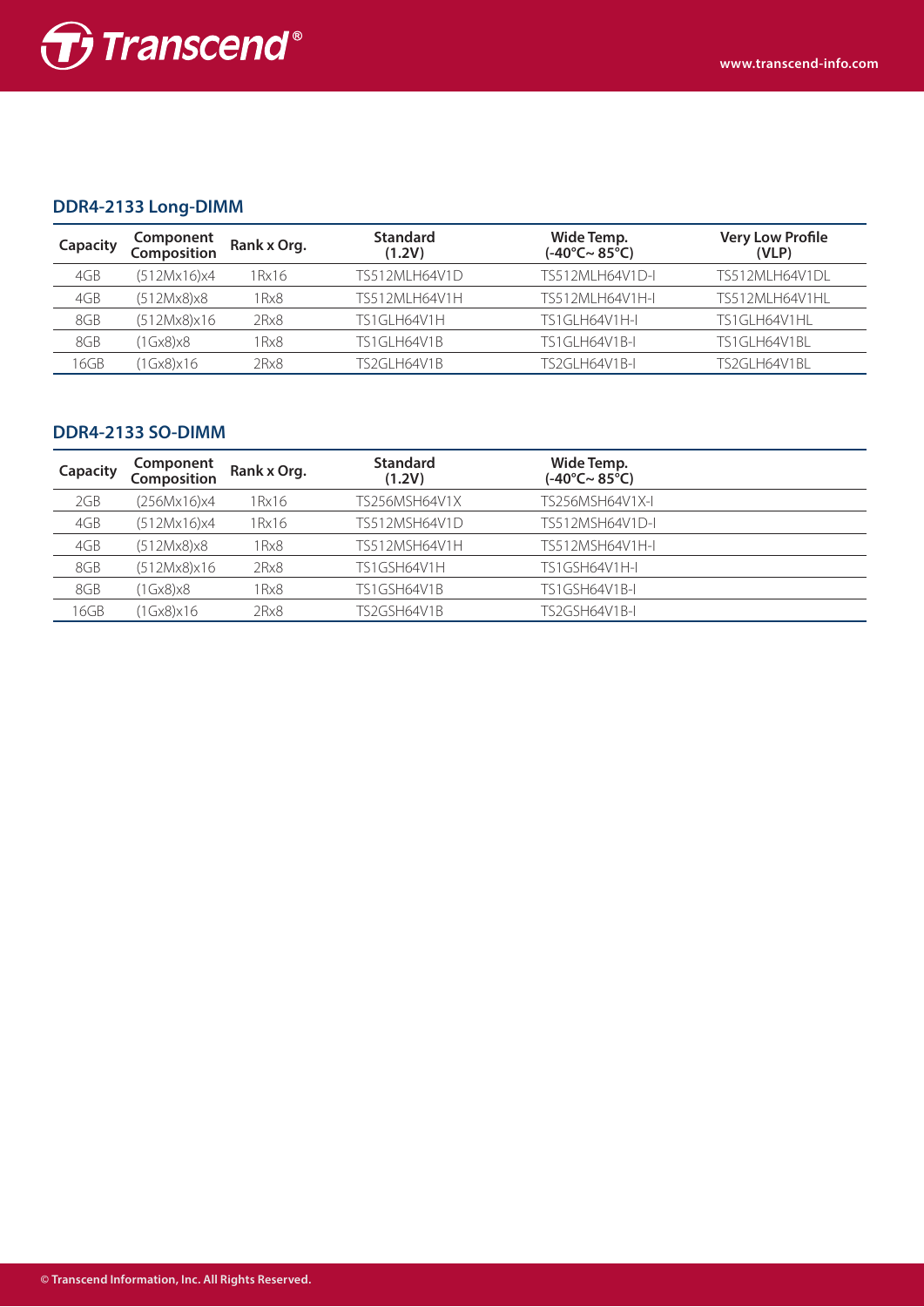

# **DDR4 ECC DIMMs**

|                              |                                                        | DDR <sub>4</sub>                                               |
|------------------------------|--------------------------------------------------------|----------------------------------------------------------------|
| Module Type                  | <b>ECC Long-DIMM</b>                                   | <b>ECC SO-DIMM</b>                                             |
| Product Image                | <b>TRIGUEIRANO</b>                                     |                                                                |
| Standard                     |                                                        | <b>JEDEC</b>                                                   |
| Frequency                    |                                                        | 2666/2400/2133 MHz                                             |
| Capacity                     |                                                        | 4GB~32GB                                                       |
| Voltage                      |                                                        | 1.2V                                                           |
| Pin Count                    | ECC Long-DIMM: 288 pin                                 | ECC SO-DIMM: 260 pin                                           |
| PCB Height                   | Standard: 1.23 inches<br>Very Low Profile: 0.74 inches | 1.18 inches                                                    |
| PCB Gold Finger Thickness    |                                                        | $30\mu''$                                                      |
| Anti-Sulfuration             |                                                        | Default                                                        |
| <b>Operating Temperature</b> |                                                        | Standard Temperature: 0°C~85°C<br>Wide Temperature: -40°C~85°C |

## Ordering Information

### **DDR4-2666 ECC Long-DIMM**

| Capacity | Component<br>Composition | Rank x Org. | <b>Standard</b><br>(1.2V) | Wide Temp.<br>$(-40^{\circ}$ C~ 85°C) | <b>Very Low Profile</b><br>(VLP) |
|----------|--------------------------|-------------|---------------------------|---------------------------------------|----------------------------------|
| 4GB      | (512Mx8)x9               | 1 Rx8       | TS512MLH72V6H             | TS512MLH72V6H-I                       | TS512MLH72V6HL                   |
| 8GB      | (512Mx8)x18              | 2Rx8        | TS1GLH72V6H               | TS1GLH72V6H-I                         | TS1GLH72V6HL                     |
| 8GB      | (1Gx8)x9                 | 1 Rx8       | TS1GLH72V6B               | <b>TS1GLH72V6B-I</b>                  | TS1GLH72V6BL                     |
| 16GB     | (1Gx8)x18                | 2Rx8        | TS2GLH72V6B               | TS2GLH72V6B-I                         | TS2GLH72V6BL                     |
| 32GB     | (2Gx8)x18                | 2Rx8        | TS4GLH72V6E               | TS4GLH72V6E-I                         | TS4GLH72V6EL                     |

### **DDR4-2666 ECC SO-DIMM**

| Capacity | Component<br>Composition | Rank x Org. | <b>Standard</b><br>(1.2V) | Wide Temp.<br>(-40°C~ 85°C) |  |
|----------|--------------------------|-------------|---------------------------|-----------------------------|--|
| 4GB      | (512Mx8)x9               | 1Rx8        | TS512MSH72V6H             | TS512MSH72V6H-I             |  |
| 8GB      | (512Mx8)x18              | 2Rx8        | TS1GSH72V6H               | TS1GSH72V6H-I               |  |
| 8GB      | (1Gx8)x9                 | 1Rx8        | TS1GSH72V6B               | <b>TS1GSH72V6B-L</b>        |  |
| 16GB     | (1Gx8)x18                | 2Rx8        | TS2GSH72V6B               | TS2GSH72V6B-I               |  |
| 32GB     | (2Gx8)x18                | 2Rx8        | TS4GSH72V6E               | TS4GSH72V6E-I               |  |
| 32GB     | (2Gx8)x18                | 2Rx8        | TS4GSH72V6F2              |                             |  |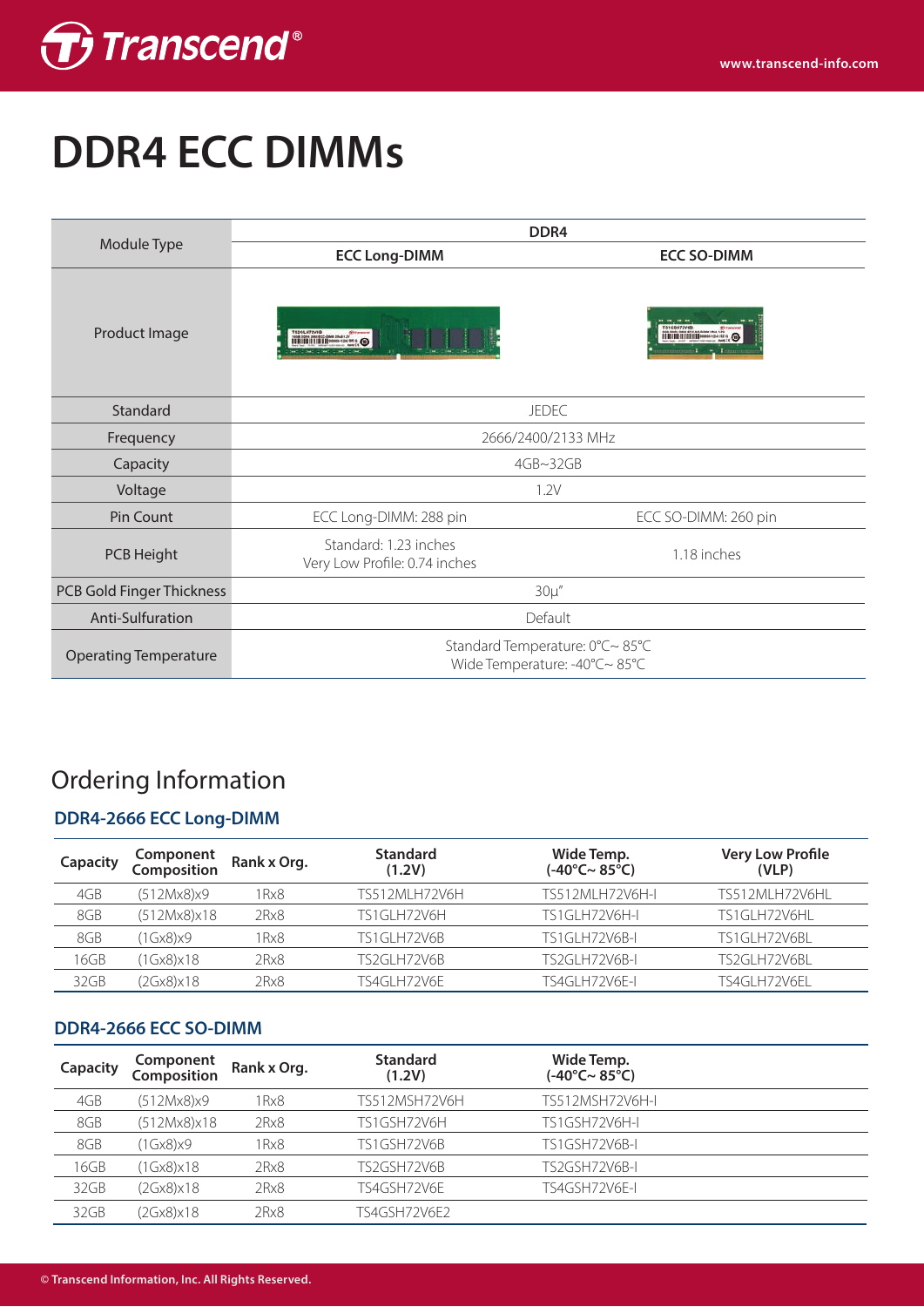

### **DDR4-2400 ECC Long-DIMM**

| Capacity | Component<br>Composition | Rank x Org. | <b>Standard</b><br>(1.2V) | Wide Temp.<br>(-40°C~ 85°C) | <b>Very Low Profile</b><br>(VLP) |
|----------|--------------------------|-------------|---------------------------|-----------------------------|----------------------------------|
| 4GB      | (512Mx8)x9               | 1Rx8        | TS512MLH72V4H             | TS512MLH72V4H-I             | TS512MLH72V4HL                   |
| 8GB      | (512Mx8)x18              | 2Rx8        | TS1GLH72V4H               | TS1GLH72V4H-I               | TS1GLH72V4HL                     |
| 8GB      | (1Gx8)x9                 | 1 Rx8       | TS1GLH72V4B               | TS1GLH72V4B-L               | TS1GLH72V4BL                     |
| 16GB     | (1Gx8)x18                | 2Rx8        | TS2GLH72V4B               | <b>TS2GLH72V4B-I</b>        | TS2GLH72V4BL                     |
| 32GB     | (2Gx8)x18                | 2Rx8        | TS4GLH72V4E               | TS4GLH72V4E-I               | $\overline{\phantom{m}}$         |

### **DDR4-2400 ECC SO-DIMM**

| Capacity | Component<br>Composition | Rank x Org. | <b>Standard</b><br>(1.2V) | Wide Temp.<br>$(-40^{\circ}$ C~ 85°C) |  |
|----------|--------------------------|-------------|---------------------------|---------------------------------------|--|
| 4GB      | (512Mx8)x9               | 1Rx8        | TS512MSH72V4H             | TS512MSH72V4H-I                       |  |
| 8GB      | (512Mx8)x18              | 2Rx8        | TS1GSH72V4H               | TS1GSH72V4H-L                         |  |
| 8GB      | (1Gx8)x9                 | 1 Rx8       | TS1GSH72V4B               | TS1GSH72V4B-I                         |  |
| 16GB     | (1Gx8)x18                | 2Rx8        | TS2GSH72V4B               | TS2GSH72V4B-I                         |  |
| 32GB     | (2Gx8)x18                | 2Rx8        | TS4GSH72V4F               | TS4GSH72V4E-I                         |  |

### **DDR4-2133 ECC Long-DIMM**

| Capacity | <b>Component</b><br>Composition | Rank x Org. | <b>Standard</b><br>(1.2V) | Wide Temp.<br>(-40°C~ 85°C) | <b>Very Low Profile</b><br>(VLP) |
|----------|---------------------------------|-------------|---------------------------|-----------------------------|----------------------------------|
| 4GB      | (512Mx8)x9                      | 1 Rx8       | TS512MLH72V1H             | TS512MLH72V1H-I             | TS512MLH72V1HL                   |
| 8GB      | (512Mx8)x18                     | 2Rx8        | TS1GLH72V1H               | TS1GLH72V1H-L               | TS1GLH72V1HL                     |
| 8GB      | (1Gx8)x9                        | I Rx8       | TS1GLH72V1B               | TS1GLH72V1B-I               | TS1GLH72V1BL                     |
| 16GB     | (1Gx8)x18                       | 2Rx8        | TS2GLH72V1B               | <b>TS2GLH72V1B-L</b>        | TS2GLH72V1BL                     |

### **DDR4-2133 ECC SO-DIMM**

| Capacity | <b>Component</b><br>Composition | Rank x Org. | <b>Standard</b><br>(1.2V) | Wide Temp.<br>$(-40^{\circ}$ C~ 85°C) |  |
|----------|---------------------------------|-------------|---------------------------|---------------------------------------|--|
| 4GB      | (512Mx8)x9                      | 1 Rx8       | TS512MSH72V1H             | TS512MSH72V1H-I                       |  |
| 8GB      | (512Mx8)x18                     | 2Rx8        | TS1GSH72V1H               | TS1GSH72V1H-I                         |  |
| 8GB      | (1Gx8)x9                        | 1Rx8        | TS1GSH72V1B               | TS1GSH72V1B-I                         |  |
| 16GB     | 1Gx8)x18                        | 2Rx8        | TS2GSH72V1B               | TS2GSH72V1B-I                         |  |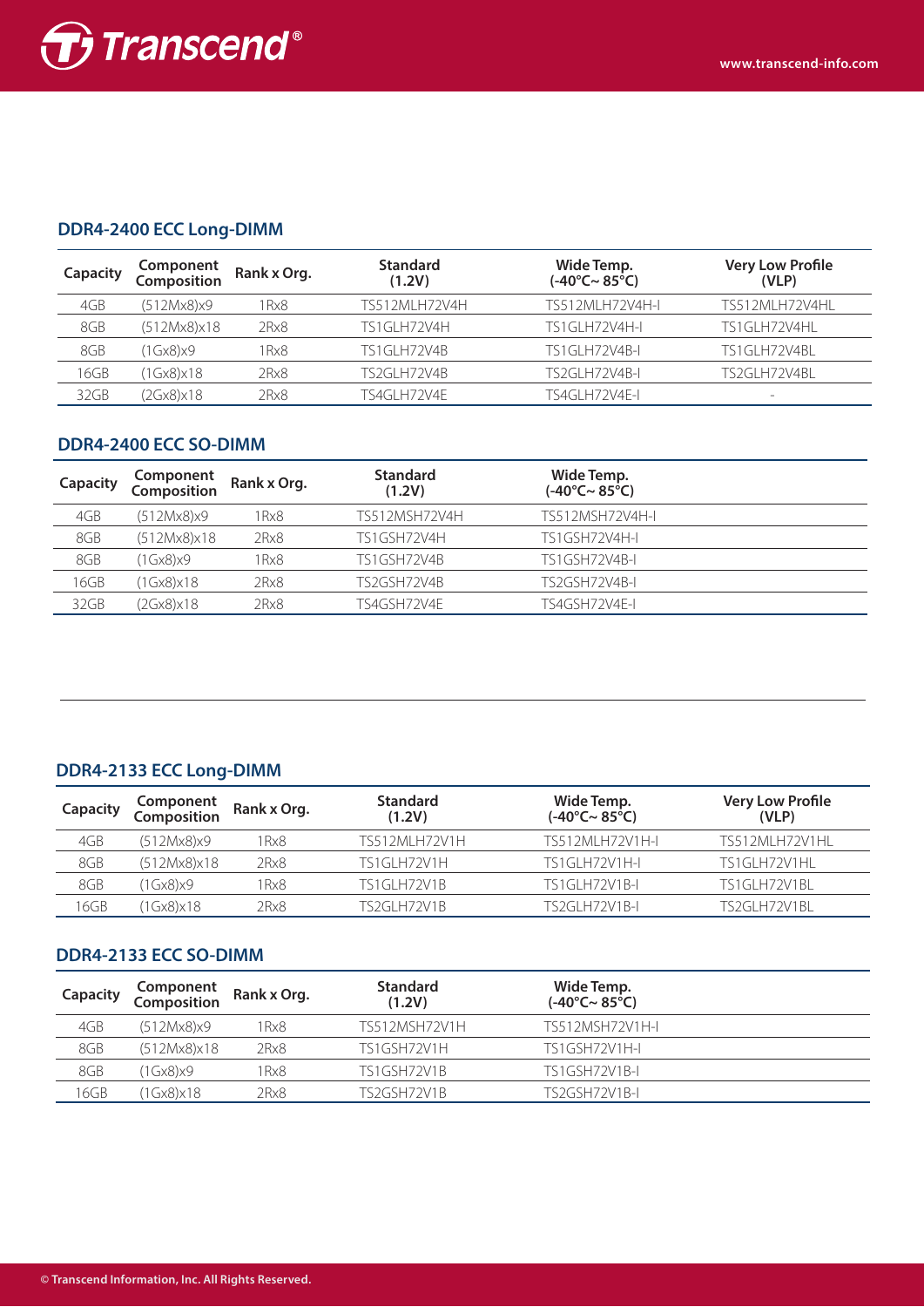

# **DDR4 Registered DIMMs**

|                              | DDR4                                                   |  |  |  |  |
|------------------------------|--------------------------------------------------------|--|--|--|--|
| Module Type                  | <b>Registered DIMM</b>                                 |  |  |  |  |
| Product Image                | <b>MANIFESTRO</b>                                      |  |  |  |  |
| Standard                     | <b>JEDEC</b>                                           |  |  |  |  |
| Frequency                    | 2666/2400/2133 MHz                                     |  |  |  |  |
| Capacity                     | 4GB~32GB                                               |  |  |  |  |
| Voltage                      | 1.2V                                                   |  |  |  |  |
| Pin Count                    | R-DIMM: 288 pin                                        |  |  |  |  |
| PCB Height                   | Standard: 1.23 inches<br>Very Low Profile: 0.74 inches |  |  |  |  |
| PCB Gold Finger Thickness    | $30\mu''$                                              |  |  |  |  |
| Anti-Sulfuration             | Default                                                |  |  |  |  |
| <b>Operating Temperature</b> | Standard Temperature: 0°C~85°C                         |  |  |  |  |

## Ordering Information

### **DDR4-2666 Registered DIMM**

| Capacity | Component<br>Composition | Rank x Org. | <b>Standard</b><br>(1.2V) | <b>Very Low Profile</b><br>(VLP) |
|----------|--------------------------|-------------|---------------------------|----------------------------------|
| 4GB      | (512Mx8)x9               | 1Rx8        | TS512MHR72V6H             | $\overline{\phantom{a}}$         |
| 8GB      | (512Mx8)x18              | 2Rx8        | TS1GHR72V6H               | $\overline{\phantom{a}}$         |
| 8GB      | (1Gx8)x9                 | 1Rx8        | TS1GHR72V6B               | $\overline{\phantom{a}}$         |
| 16GB     | (1Gx8)x18                | 2Rx8        | TS2GHR72V6B               | TS2GHR72V6BL                     |
| 32GB     | (2Gx4)x36                | 2Rx4        | TS4GHR72V6C               | $\overline{\phantom{0}}$         |
| 32GB     | (2Gx8)x18                | 2Rx8        | TS4GHR72V6E               | TS4GHR72V6EL                     |
| 32GB     | (2Gx8)x18                | 2Rx8        | TS4GHR72V6E2              |                                  |